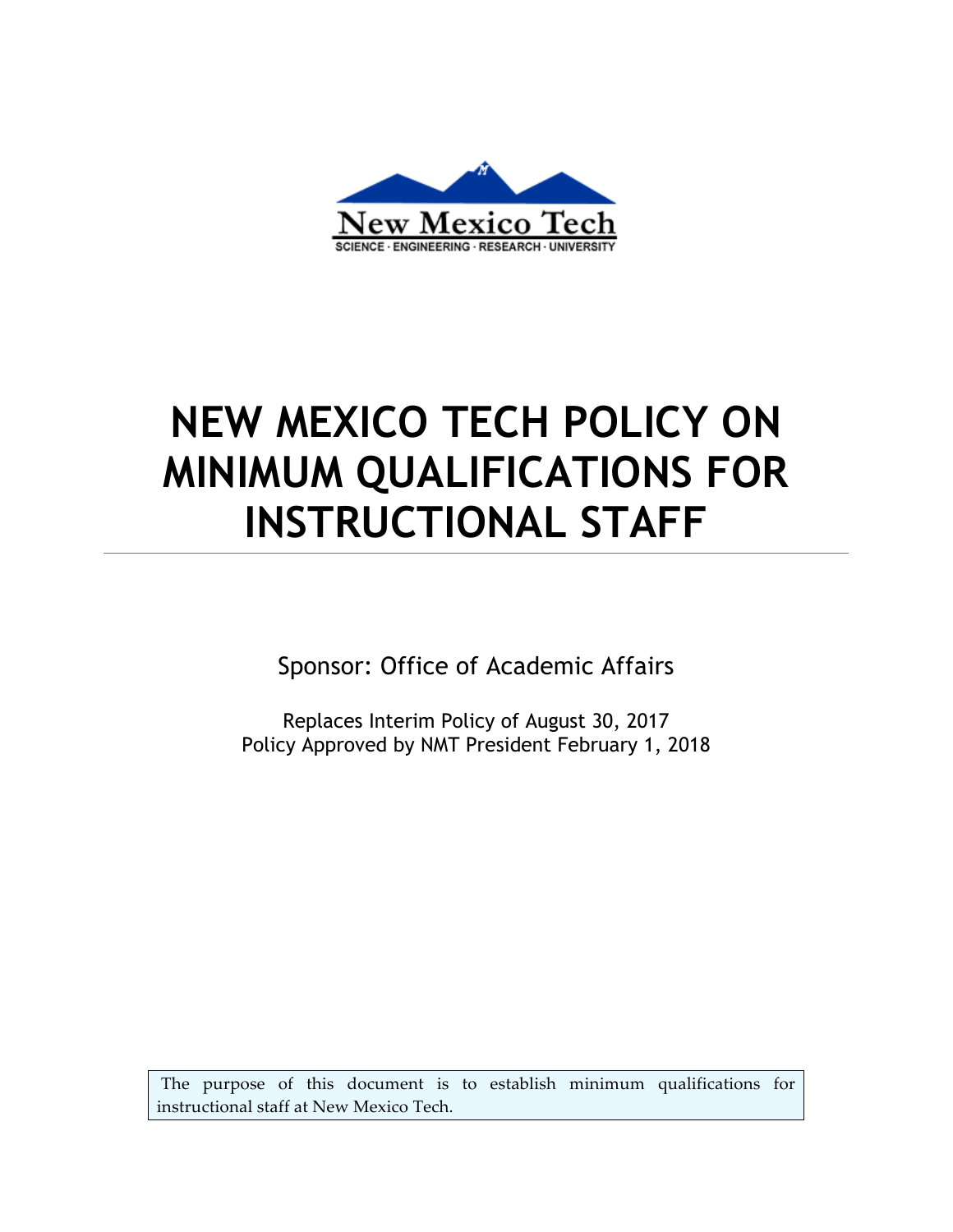## **NEW MEXICO TECH POLICY ON MINIMUM QUALIFICATIONS FOR INSTRUCTIONAL STAFF**

The quality of New Mexico Tech's academic programs depends upon having highly qualified instructional staff. This document describes the minimum qualifications required for staff who teach with appointments as faculty or instructional academic staff, including those with part-time appointments, defined here collectively as "instructional staff". This policy does not apply to instructors who are students enrolled in a graduate program and supervised by qualified instructional staff. There are two approaches to determining whether or not someone meets the minimum qualifications necessary for New Mexico Tech's instructional staff:

## **Using Credentials**

Qualifications for instructional staff are typically judged principally on the basis of earned degrees relevant to the courses taught following the assumed practices of our accreditor, the Higher Learning Commission (HLC). Key elements of these assumed practices, as adopted by the HLC in June 2015 and revised in October 2015 and March 2016, are as follows:

- *Faculty [instructional staff] teaching in higher education institutions should have completed a program of study in the discipline or subfield (as applicable) in which they teach, and/or for which they develop curricula, with coursework at least one level above that of the courses being taught or developed.*
- *... Faculty [instructional staff] teaching in undergraduate programs should hold a degree at least one level above that of the program in which they are teaching. If a faculty member holds a master's degree or higher in a discipline other than that in which he or she is teaching, that faculty member should have completed a minimum of 18 graduate credit hours in the discipline in which he or she is teaching.*
- *Faculty [instructional staff] teaching in graduate programs should hold the terminal degree determined by the discipline and have a record of research, scholarship or achievement appropriate for the graduate program.*
- *Faculty [instructional staff] guiding doctoral education should have a record of scholarship and preparation to teach at the doctoral level. Research and scholarship should be appropriate to the program and degree offered.*

Note: The terms "discipline" and "subfield" in this context are to be interpreted as "appropriate to the program as determined by the department and/or program". For instance, a degree in Chemical Engineering is appropriate for teaching courses in Materials Engineering.